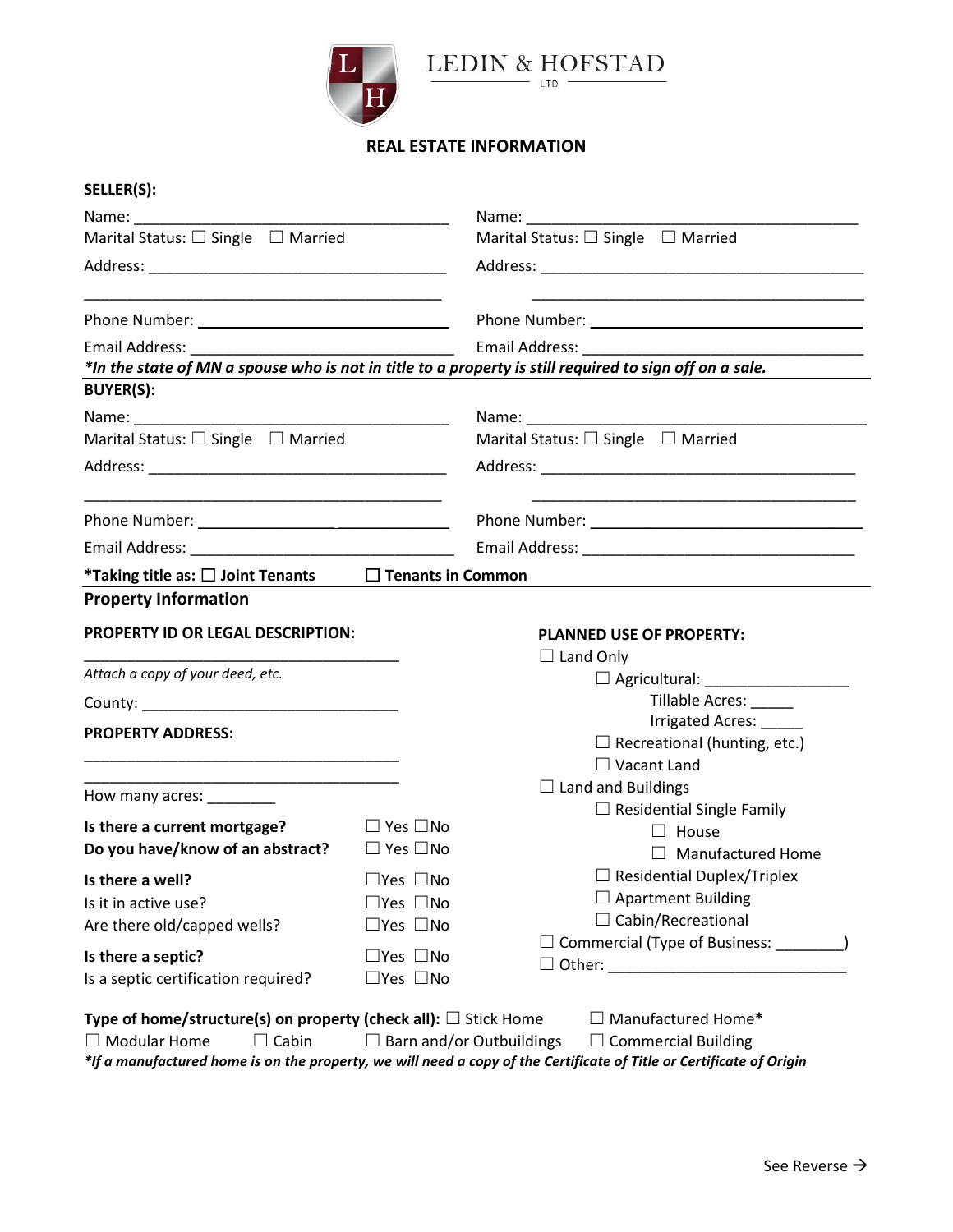|                                                    | <b>Title Work:</b>                                                                                                                                                                                                                                                                                                                 |  |
|----------------------------------------------------|------------------------------------------------------------------------------------------------------------------------------------------------------------------------------------------------------------------------------------------------------------------------------------------------------------------------------------|--|
| $\Box$ Warranty Deed $\Box$ Contract for Deed      | $\Box$ Title Opinion                                                                                                                                                                                                                                                                                                               |  |
| $\square$ Trustee's Deed<br>$\Box$ Quit Claim Deed | $\Box$ Title Insurance: $\Box$ Owners $\Box$ Lender                                                                                                                                                                                                                                                                                |  |
|                                                    | $\Box$ Waiver of Title Work                                                                                                                                                                                                                                                                                                        |  |
| <b>Documents/Forms Requested*:</b>                 | $\Box$ Disclosures (select below)                                                                                                                                                                                                                                                                                                  |  |
| $\Box$ Deed (select type above)<br>$\Box$ Mortgage | $\Box$ Waiver of Disclosures                                                                                                                                                                                                                                                                                                       |  |
|                                                    | $\Box$ Lead Paint                                                                                                                                                                                                                                                                                                                  |  |
| $\Box$ Methamphetamine $\Box$ Radon                |                                                                                                                                                                                                                                                                                                                                    |  |
|                                                    | Purchase Price: \$_______________________ Earnest Money: \$______________________Down Payment: \$_______________                                                                                                                                                                                                                   |  |
|                                                    |                                                                                                                                                                                                                                                                                                                                    |  |
|                                                    | $\Box$ Purchase Agreement $\Box$ Settlement Statement/HUD<br>Disclosures to be provided to buyer (check all that apply):<br>$\Box$ Property Disclosures $\Box$ Well $\Box$ Septic<br>Is personal property included in the sale?: $\square$ Yes $\square$ No<br>If Yes, what is the approximate value of the personal property?: \$ |  |

\_\_\_\_\_\_\_\_\_\_\_\_\_\_\_\_\_\_\_\_\_\_\_\_\_\_\_\_\_\_\_\_\_\_\_\_\_\_\_\_\_\_\_\_\_\_\_\_\_\_\_\_\_\_\_\_\_\_\_\_\_\_\_\_\_\_\_\_\_\_\_\_\_\_\_\_\_\_\_\_\_\_\_\_\_\_\_\_\_\_\_

## **State Deed Tax:** \$\_\_\_\_\_\_\_\_\_\_

*\$3.30 per Thousand - i.e. purchase price \$26,500 = \$3.30 X 26.5 = 87.45*

## **Mortgage Registration Tax:** \$

\$2.30 per Thousand – 23¢ per hundred – round up per hundred

## **TYPE OF ACQUISITION: (CHECK ALL THAT APPLY)**

- ☐ BUYER AND SELLER ARE RELATIVES OR RELATED BUSINESSES
- ☐ PROPERTY IS A GIFT OR INHERITANCE
- ☐ TRANSACTION INVOLVED THE TRADE OF PROPERTY
- ☐ BUYER IS A RELIGIOUS OR CHARITABLE ORGANIZATION
- ☐ BUYER IS A UNIT OF GOVERNMENT
- ☐ CONDEMNATION OR FORECLOSURE TRANSACTION
- ☐ PAYOFF OR RESALE OF CONTRACT
- ☐ NAME ADDED TO OR CO-OWNER'S NAME REMOVED FROM DEED (NOT A SALE)
- ☐ BUYER PURCHASED PARTIAL INTEREST ONLY
- ☐ PURCHASE AGREEMENT SIGNED OVER TWO YEARS AGO (YEAR SIGNED \_\_\_\_\_\_\_\_\_)

*\*I understand that if the financial portion of your property transaction is not handled by Ledin & Hofstad, that they will not file a Form 1099 with the IRS for the transaction. I understand that I may be responsible for claiming the transaction on my next tax return. I will consult a licensed CPA to determine any tax implications.*

**Seller: \_\_\_\_\_\_\_\_\_\_\_\_\_\_\_\_\_\_\_\_\_\_\_\_\_\_\_\_\_\_\_\_\_ Buyer: \_\_\_\_\_\_\_\_\_\_\_\_\_\_\_\_\_\_\_\_\_\_\_\_\_\_\_\_\_\_\_\_\_\_\_\_**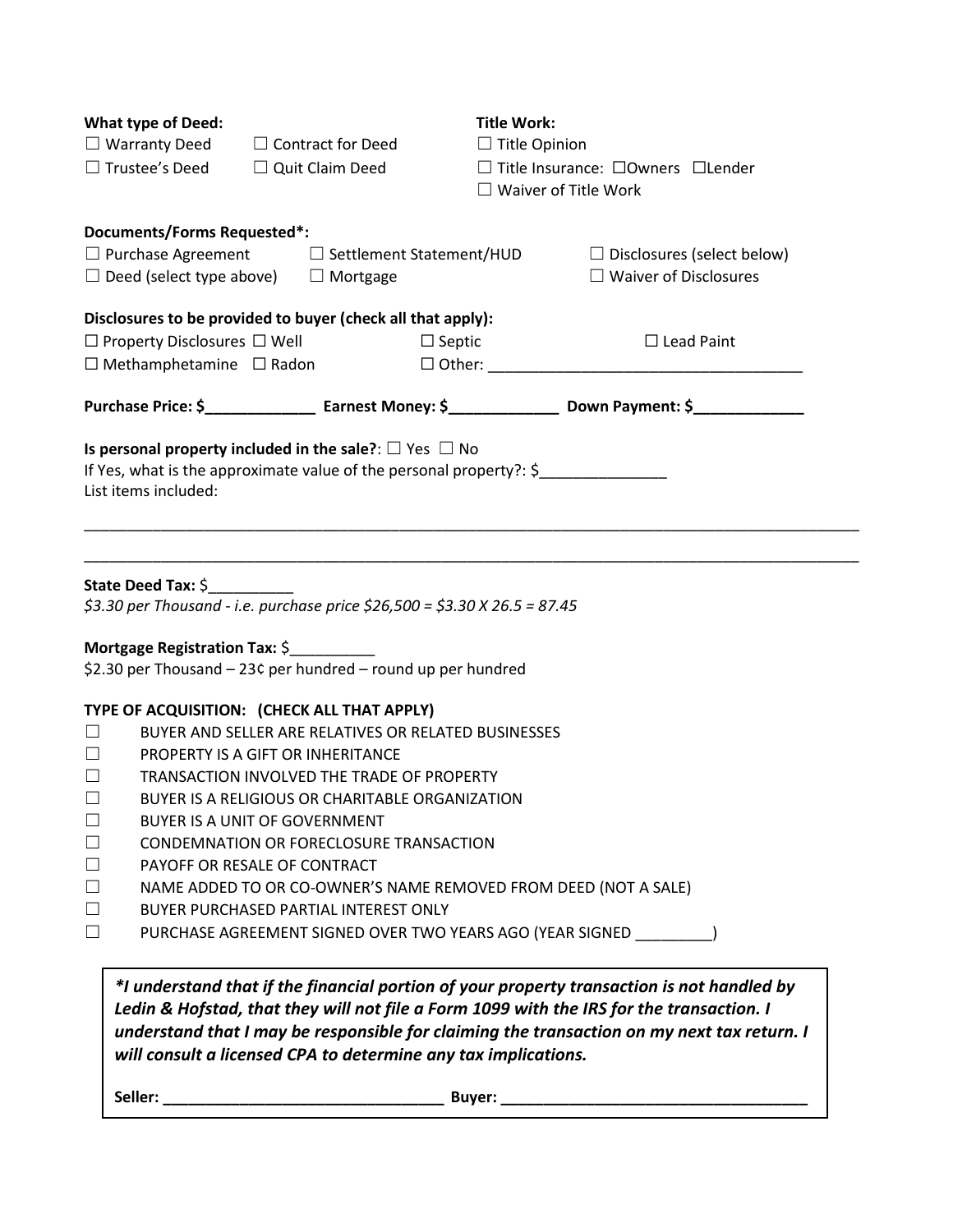| <b>Method of Financing:</b>                                                                                                                                                                                                                                                                                         |                         |                        |
|---------------------------------------------------------------------------------------------------------------------------------------------------------------------------------------------------------------------------------------------------------------------------------------------------------------------|-------------------------|------------------------|
| $\Box$ Cash $\Box$ New Mortgage $\Box$ Assumed Mortgage $\Box$ Contract for Deed                                                                                                                                                                                                                                    |                         |                        |
| <b>TERMS</b> (please fully complete all applicable sections):                                                                                                                                                                                                                                                       |                         |                        |
| <b>Information for Purchase Agreement:</b>                                                                                                                                                                                                                                                                          |                         |                        |
| $\frac{1}{2}$ $\frac{1}{2}$ $\frac{1}{2}$ $\frac{1}{2}$ $\frac{1}{2}$ $\frac{1}{2}$ $\frac{1}{2}$ $\frac{1}{2}$ $\frac{1}{2}$ $\frac{1}{2}$ $\frac{1}{2}$ $\frac{1}{2}$ $\frac{1}{2}$ $\frac{1}{2}$ $\frac{1}{2}$ $\frac{1}{2}$ $\frac{1}{2}$ $\frac{1}{2}$ $\frac{1}{2}$ $\frac{1}{2}$ $\frac{1}{2}$ $\frac{1}{2}$ |                         |                        |
| $\Box$ First Mortgage ONLY $\Box$ First Mortgage with Subordinate Financing: _______________________                                                                                                                                                                                                                |                         |                        |
| What type of Mortgage: $\square$ Conventional $\square$ Privately Held $\square$ Gov't Mortgage/FHA/VA                                                                                                                                                                                                              |                         |                        |
|                                                                                                                                                                                                                                                                                                                     |                         |                        |
| Is the property vacant land? If so, do any of the following currently exist on the property:                                                                                                                                                                                                                        |                         |                        |
| $\Box$ Connection to Public Water? $\Box$ Connection to Public Sewer?                                                                                                                                                                                                                                               |                         |                        |
| $\Box$ Connection to Private water system off property? $\Box$ Connection to Electric Utility?                                                                                                                                                                                                                      |                         |                        |
| To Seller's knowledge, property $\Box$ Is/ $\Box$ Is not in a designated flood plain area.                                                                                                                                                                                                                          |                         |                        |
|                                                                                                                                                                                                                                                                                                                     |                         |                        |
| Buyer $\Box$ Elects / $\Box$ Declines a Property Inspection                                                                                                                                                                                                                                                         |                         |                        |
| City Sewer $\Box$ Yes $\Box$ No – City Water $\Box$ Yes $\Box$ No                                                                                                                                                                                                                                                   |                         |                        |
| Home Warranty Protection Plan: $\square$ Yes $\square$ No                                                                                                                                                                                                                                                           |                         |                        |
| <b>Contract for Deed Information:</b>                                                                                                                                                                                                                                                                               |                         |                        |
|                                                                                                                                                                                                                                                                                                                     |                         |                        |
|                                                                                                                                                                                                                                                                                                                     |                         |                        |
|                                                                                                                                                                                                                                                                                                                     |                         |                        |
| What type of Deed in Fulfillment will be provided: _____ Warranty Deed or _____ Quit Claim Deed                                                                                                                                                                                                                     |                         |                        |
| Insurance – full insurable value to be $\Box$ Escrowed – OR - $\Box$ Paid by Buyer and proof provided to Seller                                                                                                                                                                                                     |                         |                        |
| Additional terms (i.e. not to sell without consent, special arrangement for costs, etc.): ___________                                                                                                                                                                                                               |                         |                        |
|                                                                                                                                                                                                                                                                                                                     |                         |                        |
| If there is a mortgage, have you received written authorization from your lender? $\Box$ Yes $\Box$ No                                                                                                                                                                                                              |                         |                        |
|                                                                                                                                                                                                                                                                                                                     |                         |                        |
| <b>Real Estate Taxes:</b>                                                                                                                                                                                                                                                                                           |                         |                        |
| Real Estate Taxes are currently paid through _________________________ of 20_______ tax year                                                                                                                                                                                                                        |                         |                        |
| $\Box$ Prorated to closing date                                                                                                                                                                                                                                                                                     |                         |                        |
| $\Box$ Other:                                                                                                                                                                                                                                                                                                       |                         |                        |
| If any prior year taxes remain unpaid, please list years and amounts:                                                                                                                                                                                                                                               |                         |                        |
| Does the property receive any preferential tax treatment? (e.g. Green Acres) $\Box$ Yes $\Box$ No                                                                                                                                                                                                                   |                         |                        |
| Any known special assessments? $\square$ Yes $\square$ No                                                                                                                                                                                                                                                           |                         |                        |
| If yes, how much per year \$________________________ for how many years ______ for what?: ________________                                                                                                                                                                                                          |                         |                        |
|                                                                                                                                                                                                                                                                                                                     |                         |                        |
| <b>Purchase Agreement Contingencies:</b>                                                                                                                                                                                                                                                                            |                         |                        |
| Is Purchase Agreement subject to any Contingencies? $\Box$ Yes $\Box$ No                                                                                                                                                                                                                                            |                         |                        |
| If yes, what are they (check all that apply):                                                                                                                                                                                                                                                                       |                         |                        |
| $\Box$ Financing<br>$\Box$ Inspection                                                                                                                                                                                                                                                                               | $\Box$ Sale of Property | $\Box$ Well Inspection |
| $\Box$ Septic Compliance $\Box$ Other:                                                                                                                                                                                                                                                                              |                         |                        |